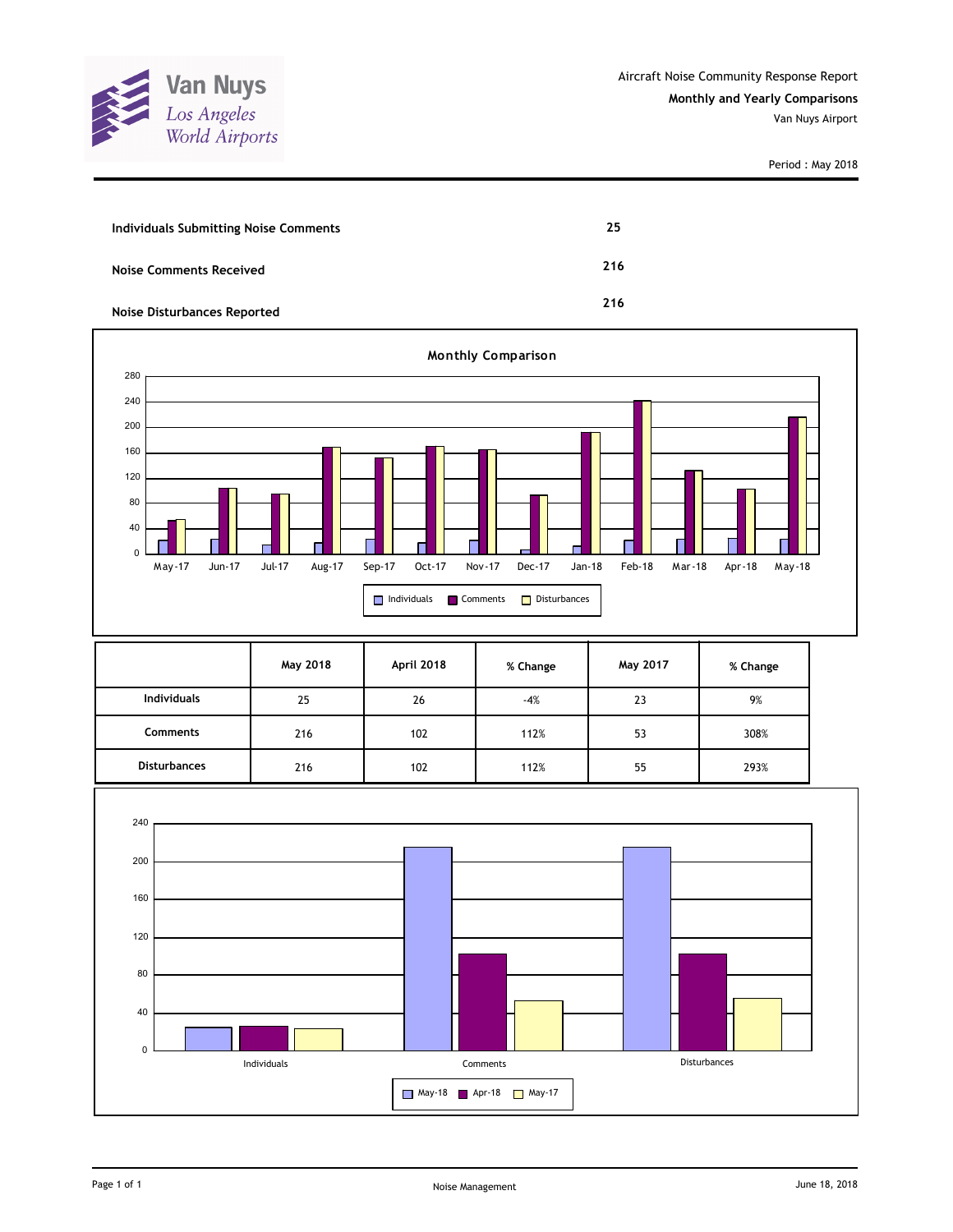

Period : May 2018

|                     | Day<br>$(7:00 \text{ am} - 7:00 \text{ pm})$ | Evening<br>$(7:00 \text{ pm} - 10:00 \text{ pm})$ | Night<br>$(10:00 \text{ pm} - 7:00 \text{ am})$ |
|---------------------|----------------------------------------------|---------------------------------------------------|-------------------------------------------------|
| Comments            | 126                                          | 23                                                | 67                                              |
| <b>Disturbances</b> | 125                                          | 20                                                | 71                                              |



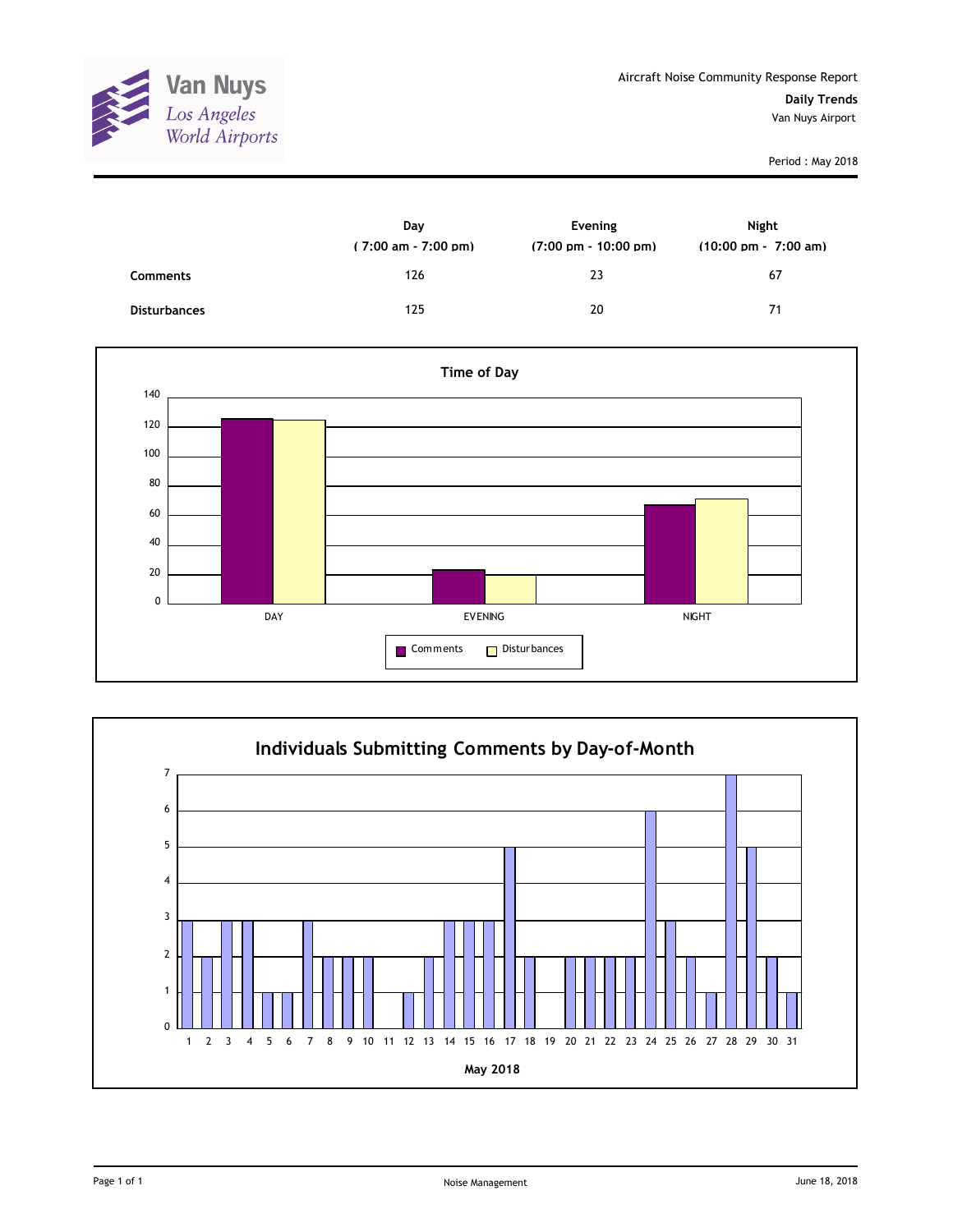

Aircraft Noise Community Response Report **Comment Distribution by City and Individual** Van Nuys Airport

Period : May 2018

| City                 | <b>Individuals</b> | Comments       | Percentage of Comments**                             |     |
|----------------------|--------------------|----------------|------------------------------------------------------|-----|
| Agoura Hills         |                    | 1              | $~1\%$                                               |     |
| <b>Beverly Hills</b> |                    | 72             | 33%                                                  |     |
| Encino               | 2                  | $\overline{2}$ | $< 1\%$                                              |     |
| Granada Hills        | $\mathbf{1}$       | $\mathbf{1}$   | $~1\%$                                               |     |
| Lake Balboa          | 2                  | 3              | $1\%$                                                |     |
| North Hills          | 3                  | 59             | 27%                                                  |     |
| Redondo Beach        |                    | 1              | $~1\%$                                               |     |
| Sherman Oaks         | 2                  | $\overline{2}$ | $< 1\%$                                              |     |
| Studio City          | $\mathbf{1}$       | 3              | $1\%$                                                |     |
| Van Nuys             | 10                 | 71             | 33%                                                  |     |
| Winnetka             | 1                  | $\mathbf{1}$   | $~1\%$                                               |     |
| <b>TOTAL</b>         | 25                 | 216            | 50<br>80 90<br>0<br>40<br>60<br>70<br>10<br>20<br>30 | 100 |

| <b>Individuals</b>                    | <b>Comments</b> | Percentage of Comments**                    |                 |
|---------------------------------------|-----------------|---------------------------------------------|-----------------|
| *One Individual (Beverly Hills)       | 72              | 33%                                         |                 |
| *One Individual (Van Nuys)            | 61              | 28%                                         |                 |
| *One Individual (North Hills)         | 57              | 26%                                         |                 |
| Individuals Reporting 2 To 5 Comments | 7               | $3\%$                                       |                 |
| Individuals Reporting One Comment     | 19              | $9\%$                                       |                 |
| Individuals: 25<br><b>TOTAL</b>       | 216             | 50<br>0<br>20<br>40<br>30<br>60<br>70<br>10 | 80<br>90<br>100 |

\* One individual reporting 6 or more comments shown by city.

\*\* All percentages are rounded to the nearest whole number.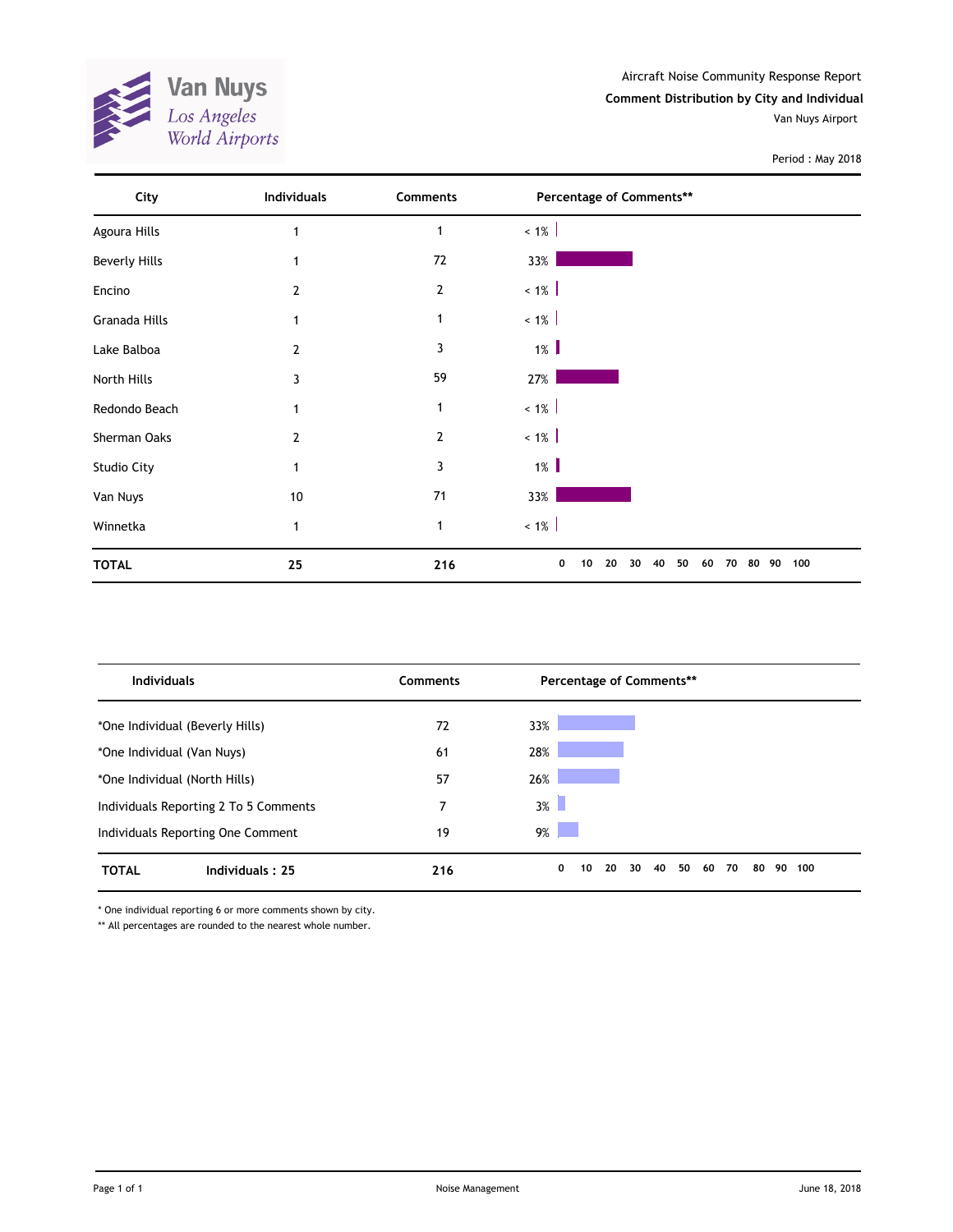

Van Nuys Airport

Period : May 2018

| Type of Disturbance*         | <b>Number of Comments</b> |
|------------------------------|---------------------------|
| Circling                     | $\overline{2}$            |
| Flying over home             | 53                        |
| Frequency of flights         | 43                        |
| Hovering                     | 1                         |
| Late night/early morning     | 60                        |
| Low flying                   | 1                         |
| Sustained noise (>5 minutes) | 6                         |
| Unspecified                  | 1                         |
| Unusually loud               | 41                        |
| Vibration/rumbling           | 8                         |
| TOTAL                        | 216                       |



Note: \* As reported by individuals.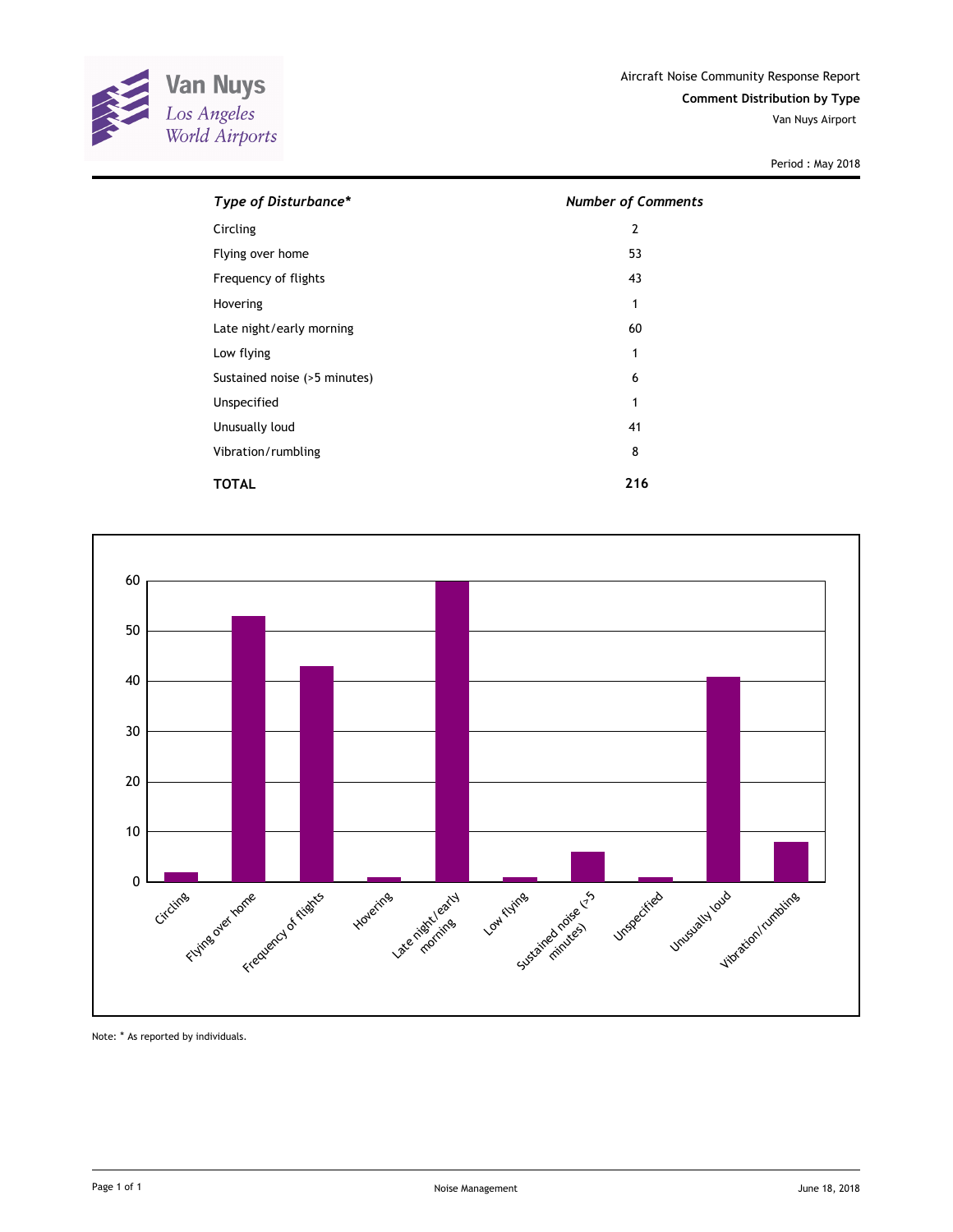

Van Nuys Airport

Period : May 2018

|           | Contact<br><b>Disturbance</b> |           |            |             |                              |                                                                                                                                                                                                                                                                                                                                                                                                                                                                                                                                                                                                                                                                                                                                                                                                                                                                                                                                                                                                                                                                                                                                                                                                                                                                                                                                                                                                                                                                                                                                                                                                                                                  |  |
|-----------|-------------------------------|-----------|------------|-------------|------------------------------|--------------------------------------------------------------------------------------------------------------------------------------------------------------------------------------------------------------------------------------------------------------------------------------------------------------------------------------------------------------------------------------------------------------------------------------------------------------------------------------------------------------------------------------------------------------------------------------------------------------------------------------------------------------------------------------------------------------------------------------------------------------------------------------------------------------------------------------------------------------------------------------------------------------------------------------------------------------------------------------------------------------------------------------------------------------------------------------------------------------------------------------------------------------------------------------------------------------------------------------------------------------------------------------------------------------------------------------------------------------------------------------------------------------------------------------------------------------------------------------------------------------------------------------------------------------------------------------------------------------------------------------------------|--|
| Date      | Time                          | Date      | Time       | City        | Disturbance**                | <b>Findings</b>                                                                                                                                                                                                                                                                                                                                                                                                                                                                                                                                                                                                                                                                                                                                                                                                                                                                                                                                                                                                                                                                                                                                                                                                                                                                                                                                                                                                                                                                                                                                                                                                                                  |  |
| 5/01/2018 | 10:39 pm                      | 5/01/2018 | $10:05$ pm | Van Nuys    | Sustained noise (>5 minutes) | The helicopter you reported on Tuesday, May 1, 2018 at 22:05 was operated by the Los<br>Angeles Police Department Air Support Division (LAPD ASD). The LAPD ASD routinely<br>patrols and supports police ground units in the many neighborhoods located within the<br>City of Los Angeles. It is not uncommon to have multiple fly-overs of an area during a<br>relatively short period. This helicopter overflight was not associated with Van Nuys<br>Airport (VNY) operations.                                                                                                                                                                                                                                                                                                                                                                                                                                                                                                                                                                                                                                                                                                                                                                                                                                                                                                                                                                                                                                                                                                                                                                |  |
| 5/02/2018 | $4:34$ pm                     | 5/02/2018 | $4:33$ pm  | North Hills | Flying over home             | The aircraft you reported on Wednesday, May 2, 2018 at 16:33 was an Airbus A319<br>that arrived to Van Nuys Airport (VNY) under the control and direction of Federal<br>Aviation Administration (FAA) Air Traffic Controllers (ATC). This arrival was consistent<br>with normal VNY arrival procedures. Your residence is located near the standard<br>arrival route for runways 16R and 16L and is subject to numerous arrival aircraft on<br>final approach for landing. Flight patterns and altitudes for aircraft are standardized<br>and determined by FAA procedures and electronic navigational aid equipment. These air<br>routes are established to ensure flights, from various directions, receive adequate<br>separation while approaching and departing Los Angeles area airports. Additionally,<br>please refer to the Noise Management "quick facts" for a brief list of enforcement and<br>regulatory actions VNY "can" and "cannot do," related to FAA regulations and local City<br>Ordinances. The quick facts may be found online under the "Noise Management - Quick<br>Facts" link at www.lawa.org/VNYNoise/ <http: vnynoise="" www.lawa.org=""></http:> . Lastly,<br>please note that airports do not have jurisdiction on aircraft in flight. The FAA has<br>ultimate authority over aircraft flight patterns and regulates virtually all aviation<br>activity. This includes takeoffs, landings, altitudes and direction of flight with the<br>major emphasis on safety. Please contact the FAA at FAA Western-Pacific Region, P.O.<br>Box 92007, Los Angeles, CA 90009 for more information regarding aviation issues. |  |
| 5/03/2018 | 12:23 pm                      | 5/03/2018 | 12:22 pm   | North Hills | Flying over home             | The aircraft you reported on Thursday, May 3, 2018 at 12:22 was a Boeing B727 that<br>arrived to Van Nuys Airport (VNY) under the control and direction of Federal Aviation<br>Administration (FAA) Air Traffic Controllers (ATC). This arrival was consistent with<br>normal VNY arrival operations and was in full compliance with all City of Los Angeles and                                                                                                                                                                                                                                                                                                                                                                                                                                                                                                                                                                                                                                                                                                                                                                                                                                                                                                                                                                                                                                                                                                                                                                                                                                                                                 |  |

Note : Investigation currently limited to a maximum of five comments per individual per month.

\* Comments exceeding monthly limit are not investigated and are not shown.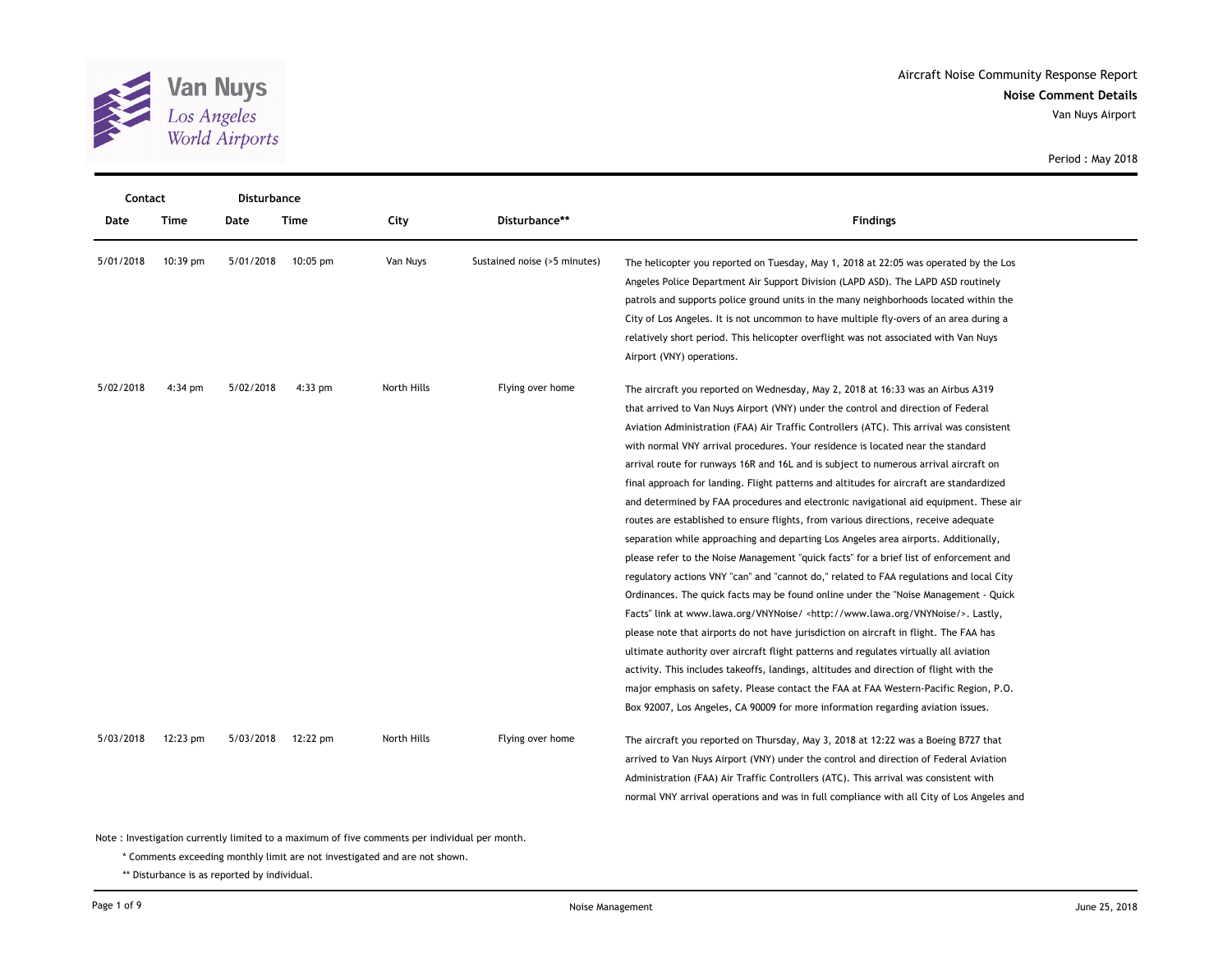| Contact   |           | Disturbance |           |             |                          |                                                                                                                                                                                                                                                                                                                                                                                                                                                                                                                                                                                                                                                                                                                                                                                                                                                                                                                                                                                                                                                                                                                                                                                                                                                                                                                                                          |
|-----------|-----------|-------------|-----------|-------------|--------------------------|----------------------------------------------------------------------------------------------------------------------------------------------------------------------------------------------------------------------------------------------------------------------------------------------------------------------------------------------------------------------------------------------------------------------------------------------------------------------------------------------------------------------------------------------------------------------------------------------------------------------------------------------------------------------------------------------------------------------------------------------------------------------------------------------------------------------------------------------------------------------------------------------------------------------------------------------------------------------------------------------------------------------------------------------------------------------------------------------------------------------------------------------------------------------------------------------------------------------------------------------------------------------------------------------------------------------------------------------------------|
| Date      | Time      | Date        | Time      | City        | <b>Disturbance</b>       | <b>Findings</b>                                                                                                                                                                                                                                                                                                                                                                                                                                                                                                                                                                                                                                                                                                                                                                                                                                                                                                                                                                                                                                                                                                                                                                                                                                                                                                                                          |
|           |           |             |           |             |                          | Federal regulations/laws.                                                                                                                                                                                                                                                                                                                                                                                                                                                                                                                                                                                                                                                                                                                                                                                                                                                                                                                                                                                                                                                                                                                                                                                                                                                                                                                                |
| 5/04/2018 | $5:50$ pm | 5/04/2018   | $5:45$ pm | North Hills | Flying over home         | The jet aircraft you reported on Friday, May 4, 2018 at 17:45 was a United States<br>Military F/A18 Super Hornet that arrived to Van Nuys Airport (VNY) under the control<br>and direction of Federal Aviation Administration (FAA) Air Traffic Controllers (ATC). The<br>pilot requested a standard military arrival which consists of an approach at low altitude<br>and a left or right break (a turn just past the tower) with a short approach to land.<br>Military flights to and from VNY are not under the control of the airport. That<br>jurisdiction belongs to the United States Military Command and the FAA. Additionally,<br>the FAA has ultimate authority over aircraft flight patterns and regulates virtually all<br>aviation activities. This includes takeoffs, landings, altitudes, direction and frequency<br>of flights with the major emphasis on safety. The FAA may be contacted by writing to<br>FAA Western-Pacific Region, P.O. Box 92007, Los Angeles, CA 90009 for further<br>information regarding aviation matters. Lastly, please refer to the Noise Management<br>"quick facts" for a brief list of enforcement and regulatory actions VNY "can" and<br>"cannot do," related to FAA regulations and local City Ordinances. The quick facts may<br>be found online under the "Noise Management - Quick Facts" link at |
| 5/08/2018 | $5:54$ am | 5/08/2018   | $5:52$ am | Van Nuys    | Late night/early morning | www.lawa.org/VNYNoise/ <http: vnynoise="" www.lawa.org=""></http:> .<br>The VNY Curfew only prohibits the DEPARTURE of older, louder Stage 2 aircraft<br>exceeding a specified noise level established in an FAA Advisory Circular between 2200<br>(10 pm) and 0700 (7 am) the following day. Please note that this "partial" curfew does<br>not prohibit any aircraft from landing nor does it prohibit newer Stage 3 or Stage 4<br>aircraft from departing VNY. Additionally, helicopters, medical life flights, military or<br>other government owned/operated aircraft involved in law enforcement, emergency<br>response, fire or rescue operations are exempt from the curfew. The full text of the<br>Ordinance can be viewed on line at: www.lawa.org/VNYNoise/ and clicking on<br>"Documents," then selecting "Noise Abatement and Curfew Regulation" in the blue box.<br>Lastly, please refer to the VNY Noise Management "quick facts" for a brief list of<br>enforcement and regulatory actions VNY "can" and "cannot do," related to FAA<br>regulations and local City Ordinances. The quick facts and the City Curfew Ordinance<br>may be found online under the "Noise Management Quick Facts" link at<br>www.lawa.org/VNYNoise/                                                                                                          |

\* Comments exceeding monthly limit are not investigated and are not shown.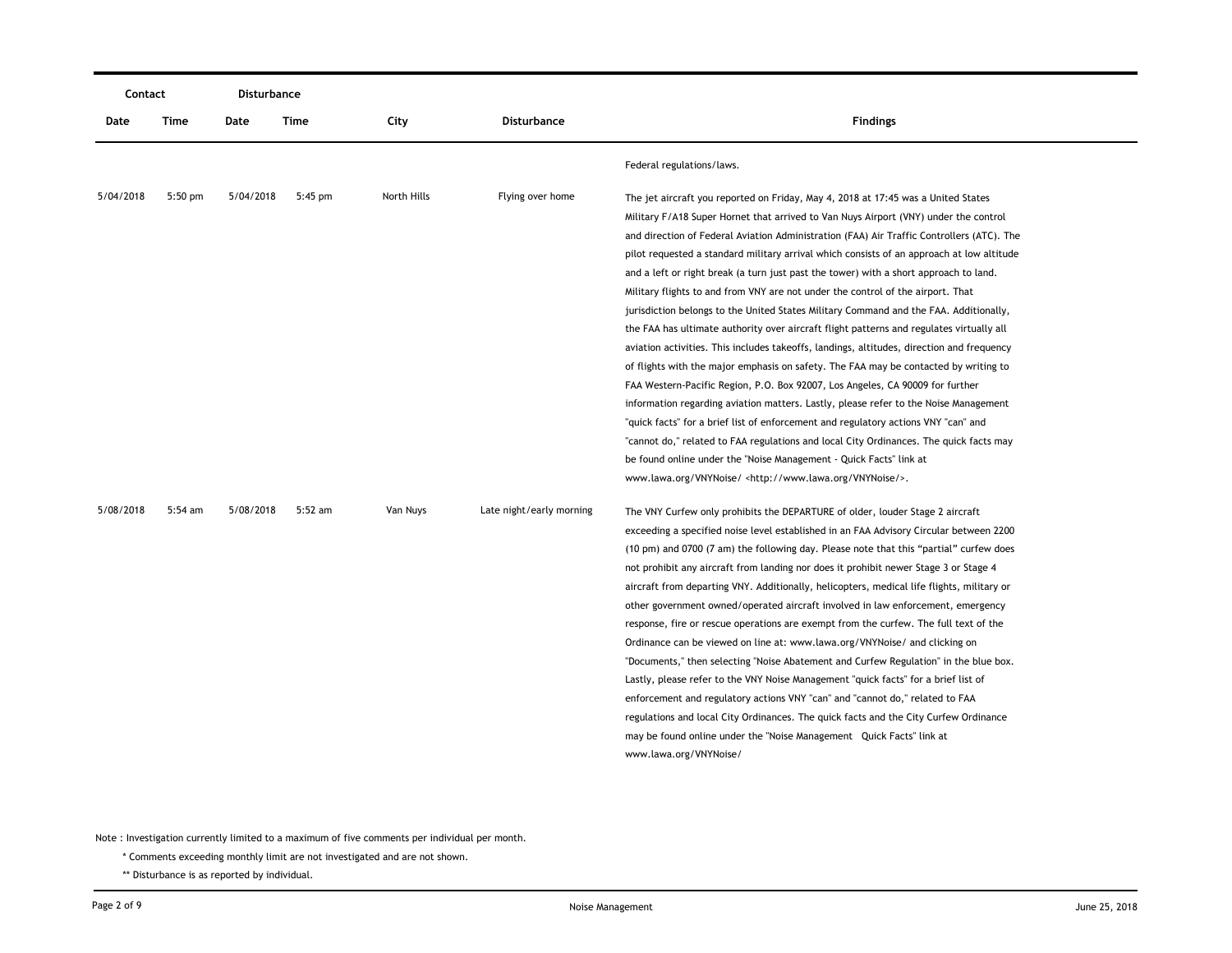| Contact   |           | <b>Disturbance</b> |           |                      |                  |                                                                                                                                                                                                                                                                                                                                                                                                                                                                                                                                                                                                                                                                                                                                                                                                                                                                                                                                                                                                                                                                                                                                                                                                                                                                                                                                                                                                                                                                                                                                                                                                                                                                                                                                                                                                                                                                                                                                                                                                                                                     |  |
|-----------|-----------|--------------------|-----------|----------------------|------------------|-----------------------------------------------------------------------------------------------------------------------------------------------------------------------------------------------------------------------------------------------------------------------------------------------------------------------------------------------------------------------------------------------------------------------------------------------------------------------------------------------------------------------------------------------------------------------------------------------------------------------------------------------------------------------------------------------------------------------------------------------------------------------------------------------------------------------------------------------------------------------------------------------------------------------------------------------------------------------------------------------------------------------------------------------------------------------------------------------------------------------------------------------------------------------------------------------------------------------------------------------------------------------------------------------------------------------------------------------------------------------------------------------------------------------------------------------------------------------------------------------------------------------------------------------------------------------------------------------------------------------------------------------------------------------------------------------------------------------------------------------------------------------------------------------------------------------------------------------------------------------------------------------------------------------------------------------------------------------------------------------------------------------------------------------------|--|
| Date      | Time      | Date               | Time      | City                 | Disturbance      | <b>Findings</b>                                                                                                                                                                                                                                                                                                                                                                                                                                                                                                                                                                                                                                                                                                                                                                                                                                                                                                                                                                                                                                                                                                                                                                                                                                                                                                                                                                                                                                                                                                                                                                                                                                                                                                                                                                                                                                                                                                                                                                                                                                     |  |
| 5/08/2018 | 1:42 pm   | 5/08/2018          | $1:00$ am | Sherman Oaks         | Flying over home | The aircraft activity you reported during the early morning hours of Tuesday, May 8,<br>2018 complied with all City of Los Angeles and Federal regulations/laws, including the<br>VNY Curfew Regulation. The VNY Curfew only prohibits the DEPARTURE of older, louder<br>Stage 2 aircraft exceeding a specified noise level established in an FAA Advisory<br>Circular between 2200 (10 pm) and 0700 (7 am) the following day. Please note that this<br>"partial" curfew does not prohibit any aircraft from neither landing nor does it<br>prohibit newer Stage 3 or Stage 4 aircraft from departing VNY. Additionally,<br>helicopters, medical life flights, military or other government owned/operated aircraft<br>involved in law enforcement, emergency response, fire or rescue operations are<br>exempt from the curfew. The full text of the Ordinance can be viewed on line at:<br>www.lawa.org/VNYNoise/ and clicking on "Documents," then selecting "Noise<br>Abatement and Curfew Regulation" in the blue box. Additionally, please refer to the VNY<br>Noise Management "quick facts" for a brief list of enforcement and regulatory actions<br>VNY "can" and "cannot do," related to FAA regulations and local City Ordinances. The<br>quick facts and the City Curfew Ordinance may be found online under the "Noise"<br>Management Quick Facts" link at www.lawa.org/VNYNoise/. Lastly, please note that<br>airports do not have jurisdiction on aircraft in flight. The Federal Aviation<br>Administration has ultimate authority over aircraft flight patterns and regulates<br>virtually all aviation activities. This includes altitudes and direction of flight with the<br>major emphasis on safety. Please contact the FAA by writing to FAA Western Pacific<br>Region, P.O. Box 92007, Los Angeles, CA 90009 for further information. Air quality<br>issues, including particulate "silt" should be addressed to the South Coast Air Quality<br>Management District by writing to SCAQMD Headquarters, 21865 Copley Drive, |  |
| 5/14/2018 | $8:03$ am | 5/14/2018          | 7:02 am   | <b>Beverly Hills</b> | Flying over home | Diamond Bar, CA 91765.<br>The jet aircraft you reported on Monday, May 14, 2018 at 07:02 was a Bombardier<br>CRJ-900 (CRJ9) departure from Hollywood-Burbank Airport (BUR) and was not<br>associated with VNY operations. Please contact the BUR Hotline at (800) 441-0409 for<br>further information regarding this flight. Please note that airports do not have<br>jurisdiction on aircraft in flight. The Federal Aviation Administration has ultimate<br>authority over aircraft flight patterns and regulates virtually all aviation activities.<br>This includes altitudes and direction of flight with the major emphasis on safety. Please<br>contact the FAA by writing to FAA Western Pacific Region, P.O. Box 92007, Los<br>Angeles.                                                                                                                                                                                                                                                                                                                                                                                                                                                                                                                                                                                                                                                                                                                                                                                                                                                                                                                                                                                                                                                                                                                                                                                                                                                                                                    |  |

\* Comments exceeding monthly limit are not investigated and are not shown.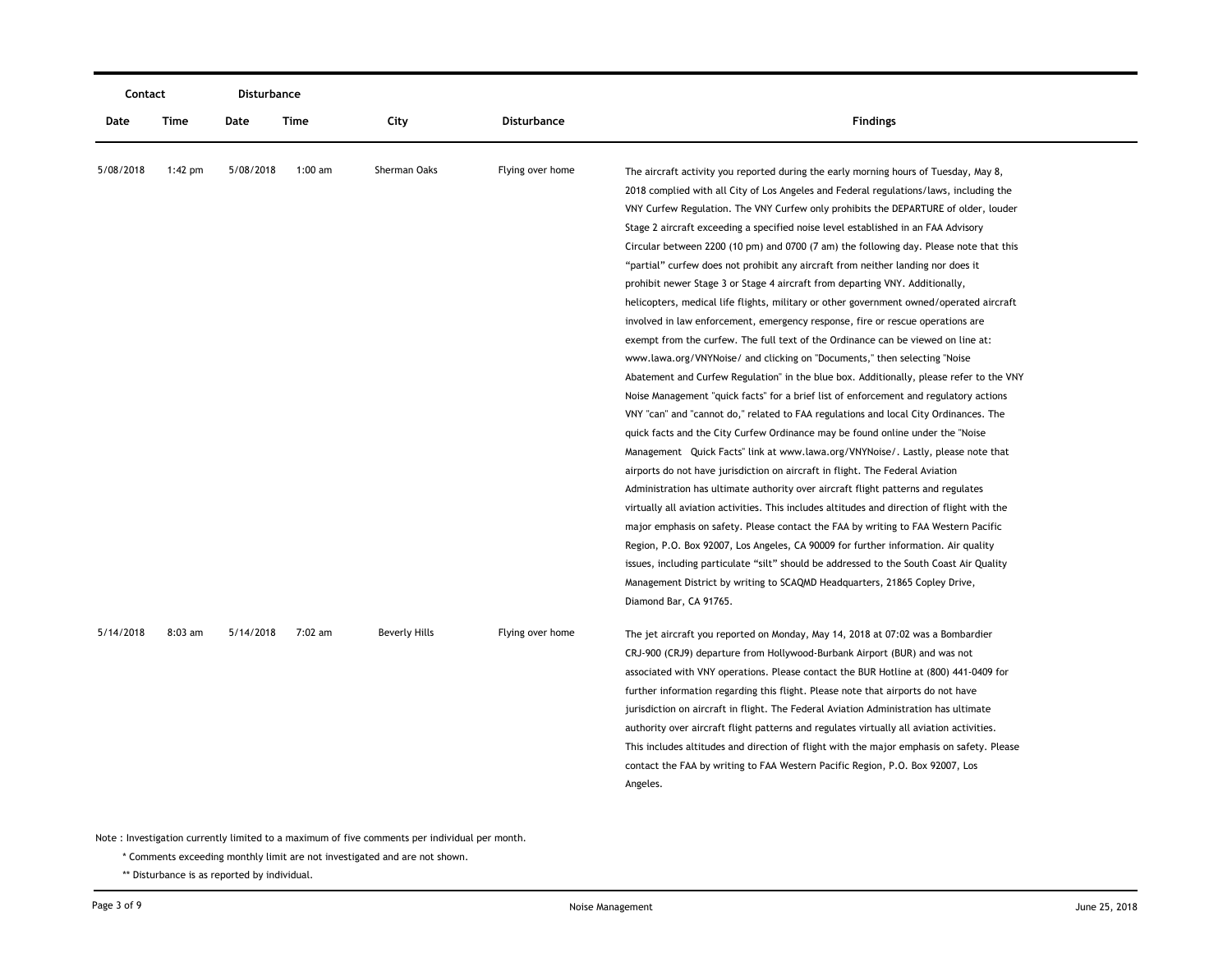| Contact   |           | Disturbance |          |                      |                      |                                                                                                                                                                                                                                                                                                                                                                                                                                                                                                                                                                                                                                                                                                                                                                                                                                                                                                                                                                                                                                                                                                                                                                                                                                                                                                                                                                                                                                             |  |  |
|-----------|-----------|-------------|----------|----------------------|----------------------|---------------------------------------------------------------------------------------------------------------------------------------------------------------------------------------------------------------------------------------------------------------------------------------------------------------------------------------------------------------------------------------------------------------------------------------------------------------------------------------------------------------------------------------------------------------------------------------------------------------------------------------------------------------------------------------------------------------------------------------------------------------------------------------------------------------------------------------------------------------------------------------------------------------------------------------------------------------------------------------------------------------------------------------------------------------------------------------------------------------------------------------------------------------------------------------------------------------------------------------------------------------------------------------------------------------------------------------------------------------------------------------------------------------------------------------------|--|--|
| Date      | Time      | Date        | Time     | City                 | Disturbance          | <b>Findings</b>                                                                                                                                                                                                                                                                                                                                                                                                                                                                                                                                                                                                                                                                                                                                                                                                                                                                                                                                                                                                                                                                                                                                                                                                                                                                                                                                                                                                                             |  |  |
| 5/14/2018 | 8:04 am   | 5/14/2018   | 7:13 am  | Beverly Hills        | Unusually loud       | The jet aircraft you reported on Monday, May 14, 2018 at 07:13 was an Airbus A320<br>departure from Hollywood-Burbank Airport (BUR) and was not associated with VNY<br>operations. Please contact the BUR Hotline at (800) 441-0409 for further information<br>regarding this flight.                                                                                                                                                                                                                                                                                                                                                                                                                                                                                                                                                                                                                                                                                                                                                                                                                                                                                                                                                                                                                                                                                                                                                       |  |  |
| 5/14/2018 | $8:06$ am | 5/14/2018   | 7:26 am  | <b>Beverly Hills</b> | Frequency of flights | The jet aircraft you reported on Monday, May 14, 2018 at 07:26 was a Boeing B737<br>departure from Hollywood-Burbank Airport (BUR) and was not associated with VNY<br>operations. Please contact the BUR Hotline at (800) 441-0409 for further information<br>regarding this flight.                                                                                                                                                                                                                                                                                                                                                                                                                                                                                                                                                                                                                                                                                                                                                                                                                                                                                                                                                                                                                                                                                                                                                        |  |  |
| 5/14/2018 | $8:08$ am | 5/14/2018   | 7:33 am  | <b>Beverly Hills</b> | Flying over home     | The jet aircraft you reported on Monday, May 14, 2018 at 07:33 was a Boeing B737<br>departure from Hollywood-Burbank Airport (BUR) and was not associated with VNY<br>operations. Please contact the BUR Hotline at (800) 441-0409 for further information<br>regarding this flight.                                                                                                                                                                                                                                                                                                                                                                                                                                                                                                                                                                                                                                                                                                                                                                                                                                                                                                                                                                                                                                                                                                                                                        |  |  |
| 5/14/2018 | $8:09$ am | 5/14/2018   | 7:38 am  | <b>Beverly Hills</b> | Vibration/rumbling   | The rumbling noise you reported on Monday, May 14, 2018 at 07:38 was most likely from<br>a helicopter conducting a Medevac Operation. The aforementioned helicopter arrived<br>to Hollywood-Burbank Airport (BUR) at approximately 07:44. Please contact the BUR<br>Hotline at (800) 441-0409 for further information regarding this flight. *                                                                                                                                                                                                                                                                                                                                                                                                                                                                                                                                                                                                                                                                                                                                                                                                                                                                                                                                                                                                                                                                                              |  |  |
| 5/14/2018 | 10:28 am  | 5/11/2018   | 12:00 am | Van Nuys             | Vibration/rumbling   | The night-time noise/vibration that you are reporting may be related to Van Nuys<br>Airport (VNY) arrivals and departures. The noise associated with aircraft arrivals is<br>usually caused by "reverse-thrust", which is employed by the flight crew to slow the<br>aircraft down safely. Departure noise is usually caused by the back-blast produced by<br>aircraft's jet engines during the departure. Local weather and atmospheric conditions<br>can have an effect on the aircraft noise that reaches the adjacent communities. Under<br>poor weather conditions, departure back-blast and arrival reverse-thrust noise can<br>sometimes travel further since the sounds associated with aircraft operations are<br>amplified. Concurrently, your residence lies under the arrival path to<br>Hollywood-Burbank Airport's (BUR) runway 08. Please contact the BUR Hotline at (800)<br>441-0409 for further information regarding their operations. Please also refer to the<br>Noise Management "quick facts" for a brief list of enforcement and regulatory actions<br>VNY "can" and "cannot do," related to FAA regulations and local City Ordinances. The<br>quick facts may be found online under the "Noise Management - Quick Facts" link at<br>www.lawa.org/VNYNoise/ <http: vnynoise="" www.lawa.org=""></http:> . Lastly, please note<br>that airports do not have jurisdiction on aircraft in flight. The FAA has ultimate |  |  |

\* Comments exceeding monthly limit are not investigated and are not shown.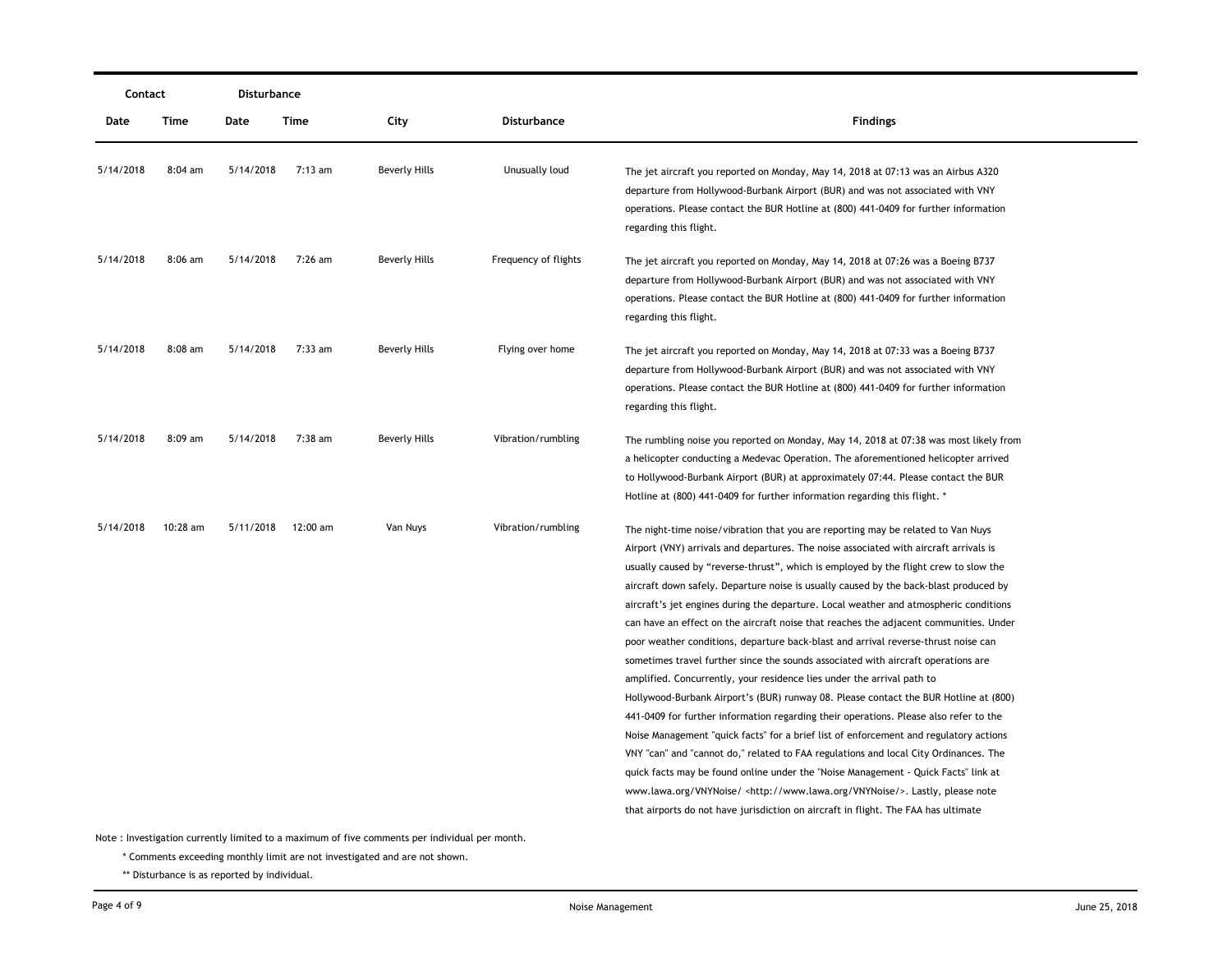|           | Contact   |           | Disturbance |          |                  |                                                                                                                                                                                                                                                                                                                                                                                                                                                                                                                                                                                                                                                                                                                                                                                                                                                                                                                                                                                                                                                                                                                                                                                                                                                                                                                                                                                                                       |
|-----------|-----------|-----------|-------------|----------|------------------|-----------------------------------------------------------------------------------------------------------------------------------------------------------------------------------------------------------------------------------------------------------------------------------------------------------------------------------------------------------------------------------------------------------------------------------------------------------------------------------------------------------------------------------------------------------------------------------------------------------------------------------------------------------------------------------------------------------------------------------------------------------------------------------------------------------------------------------------------------------------------------------------------------------------------------------------------------------------------------------------------------------------------------------------------------------------------------------------------------------------------------------------------------------------------------------------------------------------------------------------------------------------------------------------------------------------------------------------------------------------------------------------------------------------------|
| Date      | Time      | Date      | Time        | City     | Disturbance      | <b>Findings</b>                                                                                                                                                                                                                                                                                                                                                                                                                                                                                                                                                                                                                                                                                                                                                                                                                                                                                                                                                                                                                                                                                                                                                                                                                                                                                                                                                                                                       |
|           |           |           |             |          |                  | authority over aircraft flight patterns and regulates virtually all aviation activity. This<br>includes takeoffs, landings, altitudes and direction of flight with the major emphasis on<br>safety. Please contact the FAA at FAA Western-Pacific Region, P.O. Box 92007, Los<br>Angeles, CA 90009 for more information regarding aviation issues.                                                                                                                                                                                                                                                                                                                                                                                                                                                                                                                                                                                                                                                                                                                                                                                                                                                                                                                                                                                                                                                                    |
| 5/15/2018 | $3:16$ pm | 5/15/2018 | $3:05$ pm   | Van Nuys | Low flying       | The helicopter you reported on Tuesday, May 15, 2018 at 15:05 departed from Van<br>Nuys Airport (VNY) under the control and direction of Federal Aviation Administration<br>(FAA) Air Traffic Controllers (ATC) This departure was consistent with VNY helicopter<br>departure procedures. The aforementioned helicopter flew over or near your residence<br>at approximately 1528 feet Mean Sea Level (MSL). Helicopters, in general do not have<br>altitude nor route restrictions outside an airport's area. Please note that airports do<br>not control nor have jurisdiction on aircraft in flight. The Federal Aviation<br>Administration (FAA) has ultimate authority over aircraft flight patterns and regulates<br>virtually all aviation activity. This includes takeoffs, landings, altitudes and direction of<br>flight with the major emphasis on safety. Please contact the FAA by writing to FAA<br>Western-Pacific Region, P.O. Box 92007, Los Angeles, CA 90009 for further information<br>regarding aviation matters. Lastly, please refer to the VNY Noise Management "quick"<br>facts" for a brief list of enforcement and regulatory actions VNY "can" and "cannot do,"<br>related to FAA regulations and local City Ordinances. The quick facts may be found<br>online under the "Noise Management - Quick Facts" link at www.lawa.org/VNYNoise/<br><http: vnynoise="" www.lawa.org=""></http:> |
| 5/21/2018 | 12:22 pm  | 5/21/2018 | 12:10 pm    | Van Nuys | Flying over home | Many aircraft fly over or near your residence that transition to and from the many<br>airports in the Los Angeles basin. There are many aircraft operations, both fixed-wing<br>and helicopters, that are operated by various law enforcement agencies, fire<br>departments, Medevac, media, corporate entities and private citizens. Aircraft fly<br>under the control and direction of the Federal Aviation Administration (FAA) Air Traffic<br>Controllers (ATC). Some aircraft fly under Visual Flight Rules (VFR) and must adhere to<br>FAA rules and regulations that govern such activities. Additionally, please note that<br>airports do not control aircraft in flight. The FAA has ultimate authority over aircraft<br>flight patterns and regulates virtually all aviation activity. This includes takeoffs,<br>landings, altitudes and direction of flight with the major emphasis on safety. The FAA<br>may be contacted by writing to FAA Western-Pacific Region, P.O. Box 92007, Los<br>Angeles, CA 90009 for further information. Lastly, please refer to the VNY Noise<br>Management "quick facts" for a brief list of enforcement and regulatory actions VNY<br>"can" and "cannot do," related to FAA regulations and local City Ordinances. The quick                                                                                                                                             |

\* Comments exceeding monthly limit are not investigated and are not shown.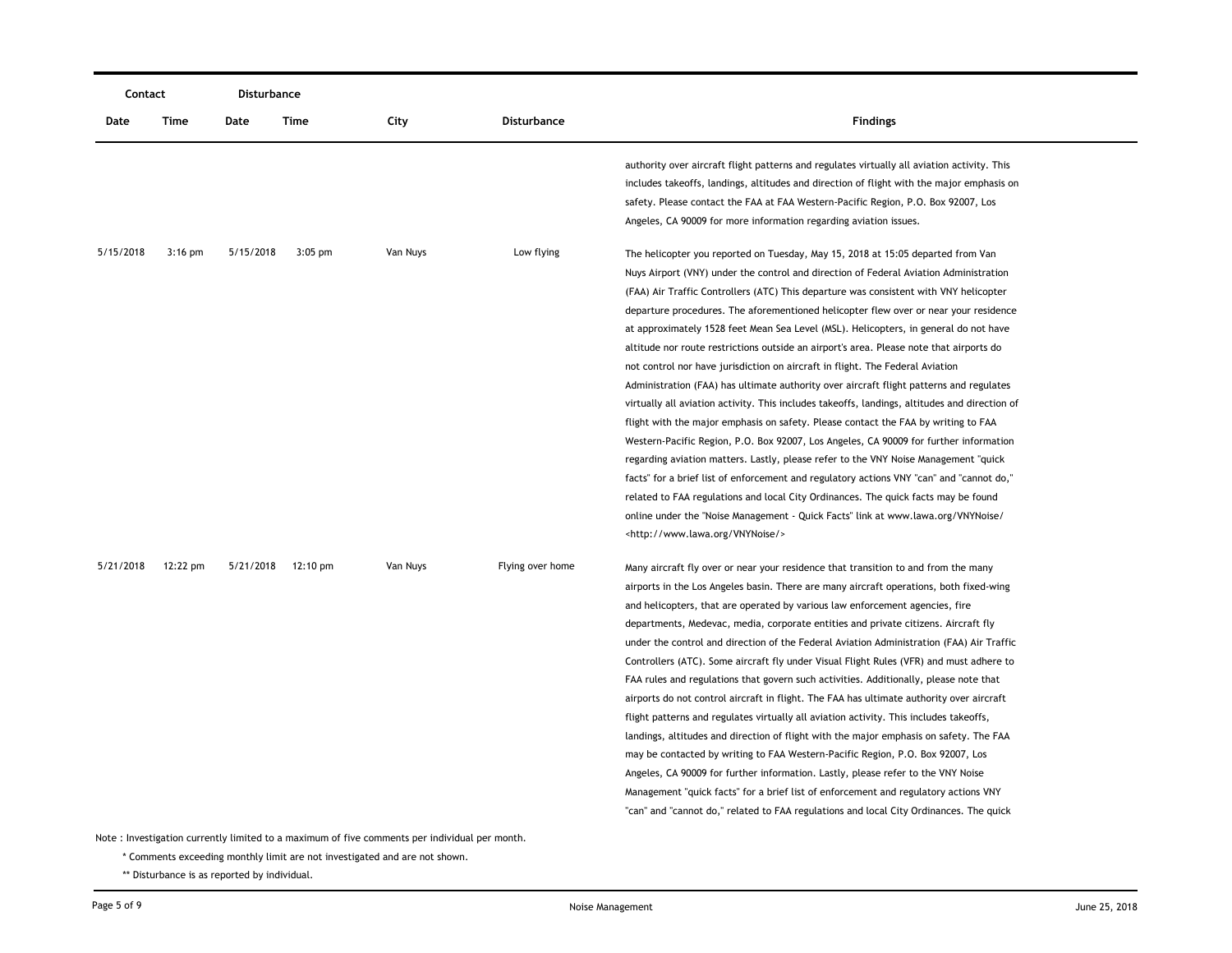|           | Contact   |           | Disturbance |                                                                                                           |                          |                                                                                                                                                                                                                                                                                                                                                                                                                                                                                                                                                                                                                                                                                                                                                                                                                                                                                                                                                                                                                                                                                                                                                                                                                                                                                                                                                                                                                                                                                                                                                                                                                                                                                                                |
|-----------|-----------|-----------|-------------|-----------------------------------------------------------------------------------------------------------|--------------------------|----------------------------------------------------------------------------------------------------------------------------------------------------------------------------------------------------------------------------------------------------------------------------------------------------------------------------------------------------------------------------------------------------------------------------------------------------------------------------------------------------------------------------------------------------------------------------------------------------------------------------------------------------------------------------------------------------------------------------------------------------------------------------------------------------------------------------------------------------------------------------------------------------------------------------------------------------------------------------------------------------------------------------------------------------------------------------------------------------------------------------------------------------------------------------------------------------------------------------------------------------------------------------------------------------------------------------------------------------------------------------------------------------------------------------------------------------------------------------------------------------------------------------------------------------------------------------------------------------------------------------------------------------------------------------------------------------------------|
| Date      | Time      | Date      | Time        | City                                                                                                      | <b>Disturbance</b>       | <b>Findings</b>                                                                                                                                                                                                                                                                                                                                                                                                                                                                                                                                                                                                                                                                                                                                                                                                                                                                                                                                                                                                                                                                                                                                                                                                                                                                                                                                                                                                                                                                                                                                                                                                                                                                                                |
|           |           |           |             |                                                                                                           |                          | facts may be found online under the "Noise Management - Quick Facts" link at<br>www.lawa.org/VNYNoise/ <http: vnynoise="" www.lawa.org=""></http:>                                                                                                                                                                                                                                                                                                                                                                                                                                                                                                                                                                                                                                                                                                                                                                                                                                                                                                                                                                                                                                                                                                                                                                                                                                                                                                                                                                                                                                                                                                                                                             |
| 5/24/2018 | 1:47 am   | 5/24/2018 | 1:45 am     | Van Nuys                                                                                                  | Late night/early morning | The aircraft departure you reported during the early morning hours of Thursday, May<br>24, 2018 complied with all City of Los Angeles and Federal regulations/laws, including<br>the Van Nuys Airport (VNY) Curfew Regulation. The VNY Curfew only prohibits the<br>DEPARTURE of older, louder Stage 2 aircraft exceeding a specified noise level<br>established in a FAA Advisory Circular between 2200 (10 pm) and 0700 (7 am) the<br>following day. Please note that this "partial" curfew does not prohibit any aircraft<br>from landing nor does it prohibit newer Stage 3 or Stage 4 aircraft from departing VNY.<br>Additionally, helicopters, medical life flights, military or other government<br>owned/operated aircraft involved in law enforcement, emergency response, fire or<br>rescue operations are exempt from the curfew. The full text of the Ordinance can be<br>viewed on line at www.lawa.org/VNYNoise/ and clicking on "Documents," then selecting<br>"Noise Abatement and Curfew Regulation" in the blue box. Additionally, please refer to<br>the VNY Noise Management "quick facts" for a brief list of enforcement and regulatory<br>actions VNY "can" and "cannot do," related to FAA regulations and local City<br>Ordinances. The quick facts and the City Curfew Ordinance may be found online under<br>the "Noise Management Quick Facts" link at www.lawa.org/VNYNoise/. Lastly, please<br>note that airports do not have jurisdiction on aircraft in flight. The FAA has ultimate<br>authority over aircraft flight patterns and regulates virtually all aviation activities.<br>This includes altitudes and direction of flight with the major emphasis on safety. Please |
| 5/24/2018 | $1:58$ am | 5/24/2018 | $1:44$ am   | Van Nuys<br>Note: Investigation currently limited to a maximum of five comments per individual per month. | Flying over home         | contact the FAA by writing to FAA Western Pacific Region, P.O. Box 92007, Los<br>Angeles, CA 90009 for further information.<br>The aircraft noise you reported in the early morning hours of Thursday, May 24, 2018<br>was a jet departing from Van Nuys Airport that flew almost directly over your home.<br>While this operation complied with all City of Los Angeles and Federal regulations/laws,<br>please note that the Federal Aviation Administration (FAA) revised and published the<br>departure procedures that this aircraft was following on May 24, 2018 and were put in<br>effect at 06:00 when the FAA Air Traffic Control (FAA ATC) opened. The revised<br>procedures direct aircraft to turn south of your neighborhood in the Sepulveda Flood<br>Control Basin (Flood Basin) and will help to prevent future VNY departures from flying<br>directly over your residence unnecessarily. Note that exceptions may occur for safety<br>or other unforeseen circumstances as directed by the FAA ATC or initiated by the pilot<br>in control. Airports do not have jurisdiction on aircraft in flight. The FAA has ultimate                                                                                                                                                                                                                                                                                                                                                                                                                                                                                                                                                                    |

\* Comments exceeding monthly limit are not investigated and are not shown.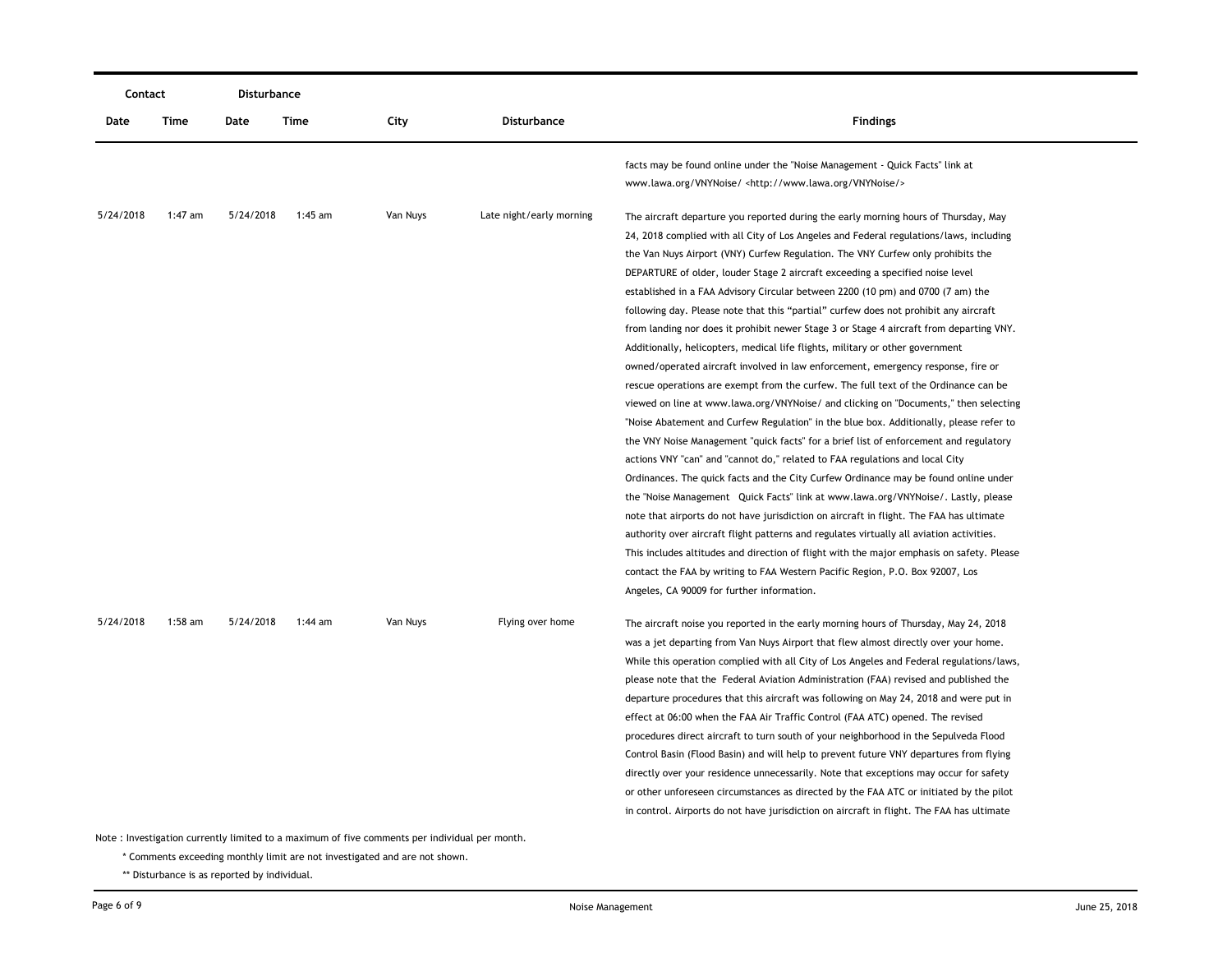| Contact   |           | Disturbance |           |              |                          |                                                                                                                                                                                                                                                                                                                                                                                                                                                                                                                                                                                                                                                                                                                                                                                                                                                                                                                                                                                                                                                                                                                                                                                                                                                                                                                                                                                                                                                                                                                                                                                                                                                                                                     |
|-----------|-----------|-------------|-----------|--------------|--------------------------|-----------------------------------------------------------------------------------------------------------------------------------------------------------------------------------------------------------------------------------------------------------------------------------------------------------------------------------------------------------------------------------------------------------------------------------------------------------------------------------------------------------------------------------------------------------------------------------------------------------------------------------------------------------------------------------------------------------------------------------------------------------------------------------------------------------------------------------------------------------------------------------------------------------------------------------------------------------------------------------------------------------------------------------------------------------------------------------------------------------------------------------------------------------------------------------------------------------------------------------------------------------------------------------------------------------------------------------------------------------------------------------------------------------------------------------------------------------------------------------------------------------------------------------------------------------------------------------------------------------------------------------------------------------------------------------------------------|
| Date      | Time      | Date        | Time      | City         | Disturbance              | <b>Findings</b>                                                                                                                                                                                                                                                                                                                                                                                                                                                                                                                                                                                                                                                                                                                                                                                                                                                                                                                                                                                                                                                                                                                                                                                                                                                                                                                                                                                                                                                                                                                                                                                                                                                                                     |
|           |           |             |           |              |                          | authority over aircraft flight patterns and regulates virtually all aviation activities.<br>This includes altitudes and direction of flight with the major emphasis on safety. Please<br>contact the FAA by writing to FAA Western Pacific Region, P.O. Box 92007, Los<br>Angeles, CA 90009 for further information. Lastly, please refer to the VNY Noise<br>Management "quick facts" for a brief list of enforcement and regulatory actions VNY<br>"can" and "cannot do," related to FAA regulations and local City Ordinances. The quick<br>facts and the City Curfew Ordinance may be found online under the "Noise Management"<br>Quick Facts" link at www.lawa.org/VNYNoise/.                                                                                                                                                                                                                                                                                                                                                                                                                                                                                                                                                                                                                                                                                                                                                                                                                                                                                                                                                                                                                 |
| 5/24/2018 | $3:12$ am | 5/24/2018   | $1:43$ am | Van Nuys     | Late night/early morning | The aircraft noise you reported in the early morning hours of Thursday, May 24, 2018<br>was a jet departing from Van Nuys Airport that flew almost directly over your home.<br>While this operation complied with all City of Los Angeles and Federal regulations/laws,<br>please note that the Federal Aviation Administration (FAA) revised and published the<br>departure procedures that this aircraft was following on May 24, 2018 and were put in<br>effect at 06:00 when the FAA Air Traffic Control (FAA ATC) opened. The revised<br>procedures direct aircraft to turn south of your neighborhood in the Sepulveda Flood<br>Control Basin (Flood Basin) and will help to prevent future VNY departures from flying<br>directly over your residence unnecessarily. Note that exceptions may occur for safety<br>or other unforeseen circumstances as directed by the FAA ATC or initiated by the pilot<br>in control. Airports do not have jurisdiction on aircraft in flight. The FAA has ultimate<br>authority over aircraft flight patterns and regulates virtually all aviation activities. This<br>includes altitudes and direction of flight with the major emphasis on safety. Please<br>contact the FAA by writing to FAA Western Pacific Region, P.O. Box 92007, Los Angeles,<br>CA 90009 for further information. Lastly, please refer to the VNY Noise Management<br>"quick facts" for a brief list of enforcement and regulatory actions VNY<br>"can" and "cannot do," related to FAA regulations and local City Ordinances. The quick<br>facts and the City Curfew Ordinance may be found online under the "Noise Management"<br>Quick Facts" link at www.lawa.org/VNYNoise/. |
| 5/28/2018 | $4:39$ pm | 5/28/2018   | $4:25$ pm | Sherman Oaks | Flying over home         | The aircraft you reported on Monday, May 28, 2018 at approximately 16:25 complied<br>with all City of Los Angeles and Federal regulations/laws and the departure was<br>consistent with normal Van Nuys Airport (VNY) departure operations. The<br>aforementioned aircraft was controlled and directed by Federal Aviation Administration<br>(FAA) SoCal Air Traffic Controllers (ATC). The aircraft was measured at 2573 Mean Sea<br>Level (MSL) as it passed directly over your residence. Concurrently, ATC directed the<br>pilot to climb to flight level at 13,000 feet which may have added to the noise levels you                                                                                                                                                                                                                                                                                                                                                                                                                                                                                                                                                                                                                                                                                                                                                                                                                                                                                                                                                                                                                                                                           |

\* Comments exceeding monthly limit are not investigated and are not shown.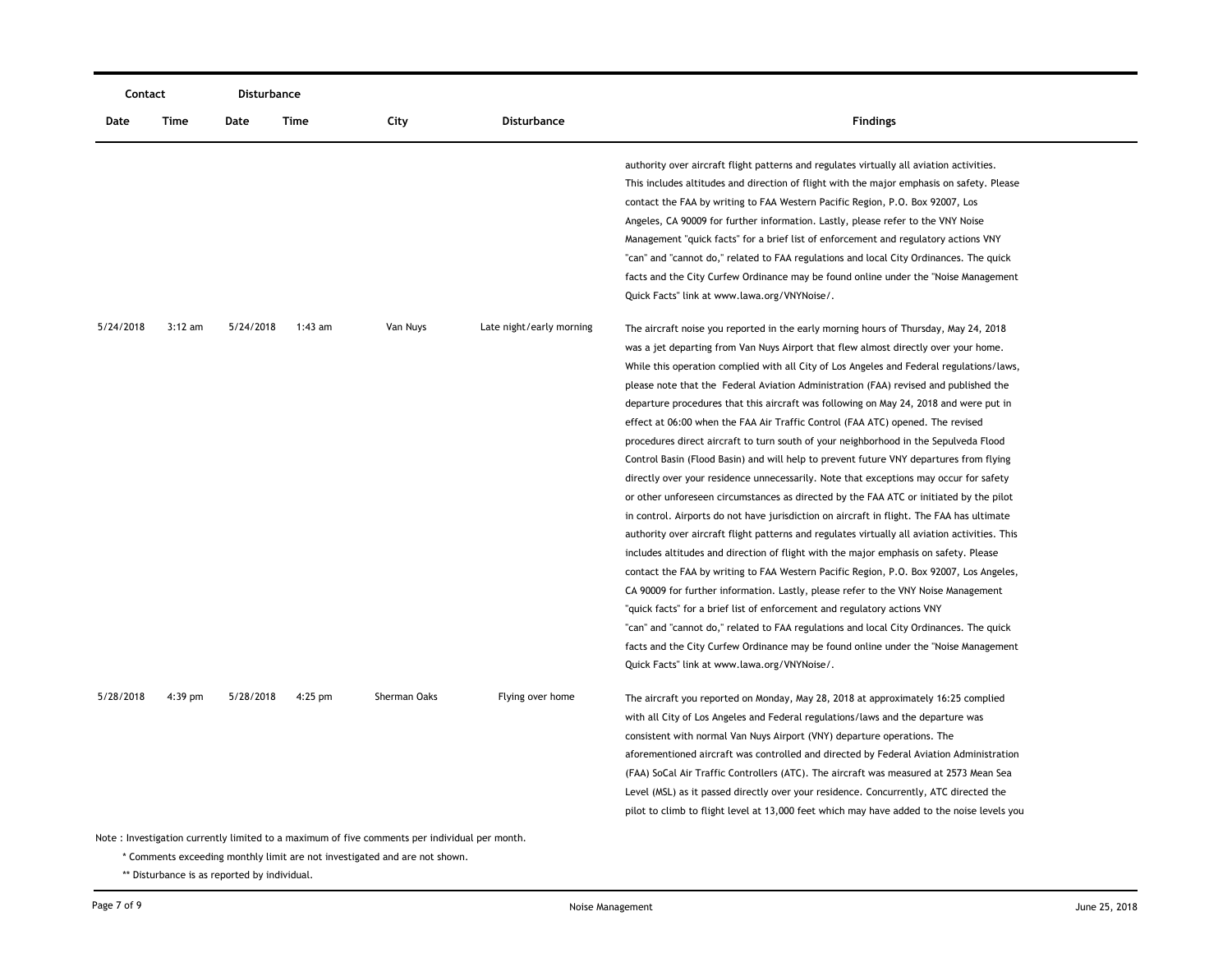| Contact   |                    | Disturbance |                    |             |                              |                                                                                                                                                                                                                                                                                                                                                                                                                                                                                                                                                                                                                                                                                                                                                                                                                                                                                                                                                                                                                                                                                                                                                                                                                                                                                                                                                                                                                                                                                                                                                                                                                                                                                                                                                                                                                                                                                                                                                                                                                                                                                                                                                                                     |
|-----------|--------------------|-------------|--------------------|-------------|------------------------------|-------------------------------------------------------------------------------------------------------------------------------------------------------------------------------------------------------------------------------------------------------------------------------------------------------------------------------------------------------------------------------------------------------------------------------------------------------------------------------------------------------------------------------------------------------------------------------------------------------------------------------------------------------------------------------------------------------------------------------------------------------------------------------------------------------------------------------------------------------------------------------------------------------------------------------------------------------------------------------------------------------------------------------------------------------------------------------------------------------------------------------------------------------------------------------------------------------------------------------------------------------------------------------------------------------------------------------------------------------------------------------------------------------------------------------------------------------------------------------------------------------------------------------------------------------------------------------------------------------------------------------------------------------------------------------------------------------------------------------------------------------------------------------------------------------------------------------------------------------------------------------------------------------------------------------------------------------------------------------------------------------------------------------------------------------------------------------------------------------------------------------------------------------------------------------------|
| Date      | Time               | Date        | Time               | City        | <b>Disturbance</b>           | <b>Findings</b>                                                                                                                                                                                                                                                                                                                                                                                                                                                                                                                                                                                                                                                                                                                                                                                                                                                                                                                                                                                                                                                                                                                                                                                                                                                                                                                                                                                                                                                                                                                                                                                                                                                                                                                                                                                                                                                                                                                                                                                                                                                                                                                                                                     |
|           |                    |             |                    |             |                              | observed. Additionally, please refer to the VNY Noise Management "quick facts" for a<br>brief list of enforcement and regulatory actions VNY "can" and "cannot do," related to<br>Federal Aviation Administration (FAA) regulations and local City Ordinances. The quick<br>facts may be found online under the "Noise Management - Quick Facts" link at<br>www.lawa.org/VNYNoise/. Lastly, please note that airports (including VNY) do not<br>have jurisdiction over aircraft in flight. The FAA has ultimate authority over aircraft<br>flight patterns and regulates virtually all aviation activity with the major emphasis on<br>safety. The FAA may be contacted by writing to FAA Western Pacific Region, P.O. Box<br>92007, Los Angeles, CA 90009 for further information.                                                                                                                                                                                                                                                                                                                                                                                                                                                                                                                                                                                                                                                                                                                                                                                                                                                                                                                                                                                                                                                                                                                                                                                                                                                                                                                                                                                                 |
| 5/28/2018 | $10:13 \text{ pm}$ | 5/28/2018   | $10:00 \text{ pm}$ | Lake Balboa | Sustained noise (>5 minutes) | The aircraft idling that you reported on Monday, May 28, 2018 at 22:00 was most likely<br>from an aircraft's use of its Auxiliary Power Unit (APU) by aircraft personnel for<br>preflight checks and other tasks required for flight preparation. The APU is commonly<br>used instead of the aircraft's jet engines to minimize fuel use, emissions and noise.<br>Please note that Van Nuys Airport (VNY) continually reaches out to aircraft operators<br>urging them to position their aircraft away from residential areas while engines or<br>APUs are engaged. However, odors do drift out into some neighborhoods when wind<br>conditions and other weather phenomena exist. Concerns regarding air quality issues<br>can be addressed by the South Coast Air Quality Management District by writing to<br>SCAQMD Headquarters, 21865 Copley Drive, Diamond Bar, CA 91765. Regarding your<br>concerns for VNY jet operations after 10pm or before 7am, please note that the VNY<br>Curfew only prohibits the DEPARTURE of older, louder Stage 2 jet aircraft exceeding a<br>specified noise level established in an FAA Advisory Circular between 2200 (10 pm) and<br>0700 (7 am) the following day. This "partial" curfew does not prohibit any aircraft from<br>landing nor does it prohibit newer Stage 3 or Stage 4 aircraft from departing VNY.<br>Additionally, helicopters, medical life flights, military or other government<br>owned/operated aircraft involved in law enforcement, emergency response, fire or<br>rescue operations are exempt from the curfew. The full text of the Ordinance can be<br>viewed on line at: www.lawa.org/VNYNoise/ and clicking on "Documents," then<br>selecting "Noise Abatement and Curfew Regulation" in the blue box. Lastly, airports do<br>not control aircraft in flight. The FAA has ultimate authority over aircraft and<br>regulates virtually all aviation activity. This includes takeoffs, landings, altitudes and<br>direction of flight with the major emphasis on safety. The FAA may be contacted by<br>writing to FAA Western-Pacific Region, P.O. Box 92007, Los Angeles, CA 90009 for<br>further information. |

\* Comments exceeding monthly limit are not investigated and are not shown.